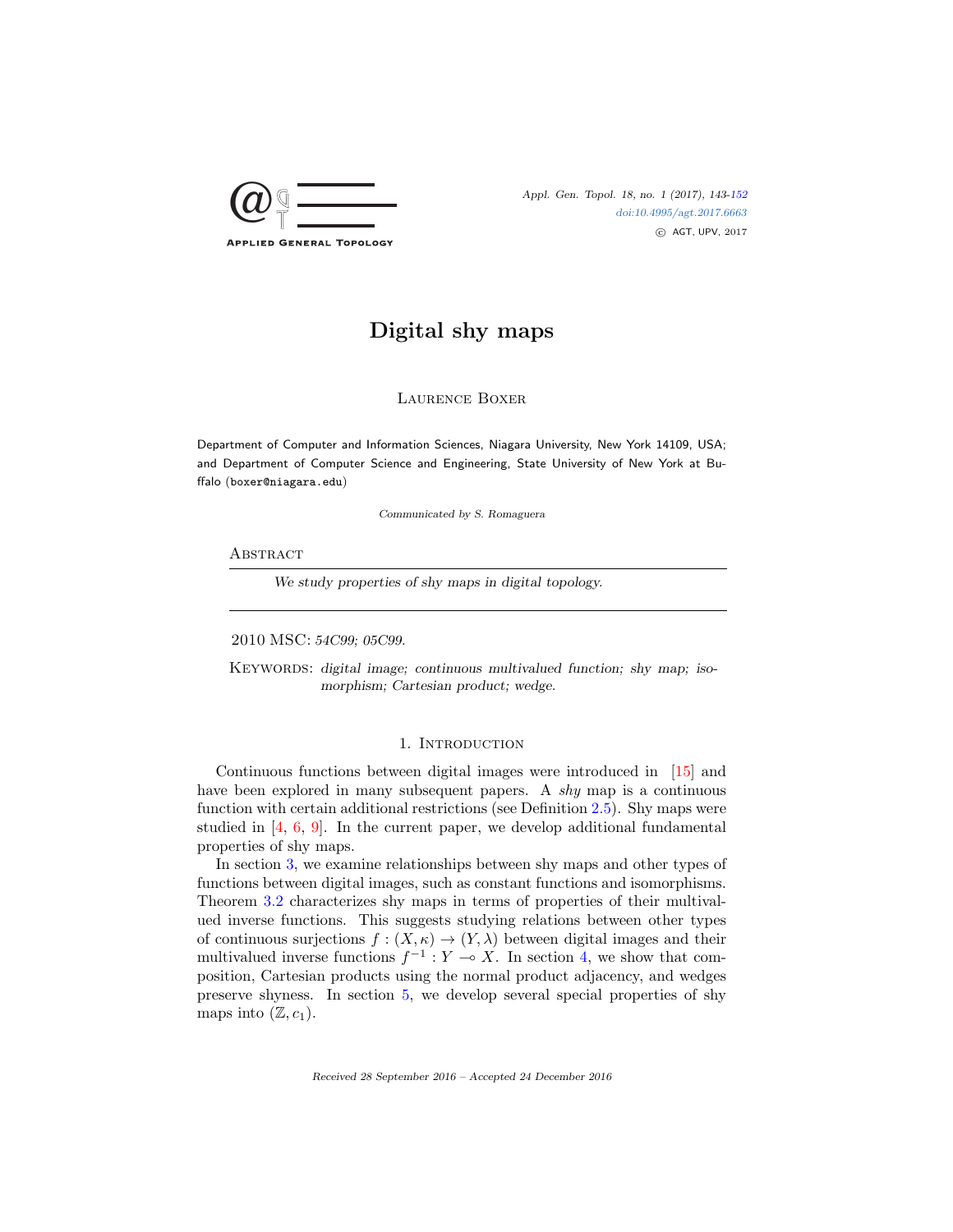## 2. Preliminaries

Let  $\mathbb N$  be the set of natural numbers, and let  $\mathbb Z$  be the set of integers. A digital image is a pair  $(X, \kappa)$  where  $X \subset \mathbb{Z}^n$  for some positive integer n, and  $\kappa$ is an adjacency relation for  $\mathbb{Z}^n$ . Thus, a digital image is a graph in which X is the set of vertices and edges correspond to  $\kappa$ -adjacent points of X.

Much of the exposition in this section is quoted or paraphrased from the papers referenced.

2.1. Digitally continuous functions. We will assume familiarity with the topological theory of digital images. See, e.g., [\[2\]](#page-9-5) for the standard definitions. All digital images  $X$  are assumed to carry their own adjacency relations (which may differ from one image to another). We write the image as  $(X, \kappa)$ , where  $\kappa$  represents the adjacency relation, when we wish to emphasize or clarify the adjacency relation.

Among the commonly used adjacencies are the  $c_u$ -adjacencies. Let  $x, y \in \mathbb{Z}^n$ ,  $x \neq y$ . Let u be an integer,  $1 \leq u \leq n$ . We say x and y are  $c_u$ -adjacent if

- There are at most u indices i for which  $|x_i y_i| = 1$ .
- For all indices j such that  $|x_i y_i| \neq 1$  we have  $x_i = y_i$ .

We often label a  $c_u$ -adjacency by the number of points adjacent to a given point in  $\mathbb{Z}^n$  using this adjacency. E.g.,

- In  $\mathbb{Z}^1$ ,  $c_1$ -adjacency is 2-adjacency.
- In  $\mathbb{Z}^2$ ,  $c_1$ -adjacency is 4-adjacency and  $c_2$ -adjacency is 8-adjacency.
- In  $\mathbb{Z}^3$ ,  $c_1$ -adjacency is 6-adjacency,  $c_2$ -adjacency is 18-adjacency, and  $c_3$ -adjacency is 26-adjacency.

A subset Y of a digital image  $(X, \kappa)$  is  $\kappa$ -connected [\[15\]](#page-9-1), or connected when  $\kappa$  is understood, if for every pair of points  $a, b \in Y$  there exists a sequence  $P = \{y_i\}_{i=0}^m \subset Y$  such that  $a = y_0$ ,  $b = y_m$ , and  $y_i$  and  $y_{i+1}$  are  $\kappa$ -adjacent for  $0 \leq i \leq m$ . The set P is called a path from a to b. The following generalizes a definition of [\[15\]](#page-9-1).

<span id="page-1-0"></span>**Definition 2.1** ([\[3\]](#page-9-6)). Let  $(X, \kappa)$  and  $(Y, \lambda)$  be digital images. A function  $f: X \to Y$  is  $(\kappa, \lambda)$ -continuous if for every  $\kappa$ -connected  $A \subset X$  we have that  $f(A)$  is a  $\lambda$ -connected subset of Y.

When the adjacency relations are understood, we will simply say that  $f$  is continuous.

Given positive integers u, v such that  $u \leq v$  a digital interval is a set of the form

$$
[u, v]_{\mathbb{Z}} = \{ z \in \mathbb{Z} \mid u \le z \le v \}
$$

treated as a digital image with the  $c_1$ -adjacency.

The term path from a to b is also used for a continuous function  $p: ([0, m]_Z, c_1) \rightarrow$  $(Y, \kappa)$  such that  $f(0) = a$  and  $f(m) = b$ . Context generally clarifies which meaning of path is appropriate.

Continuity can be reformulated in terms of adjacency of points:

 $\circ$  AGT, UPV, 2017  $\circ$  Appl. Gen. Topol. 18, no. 1 144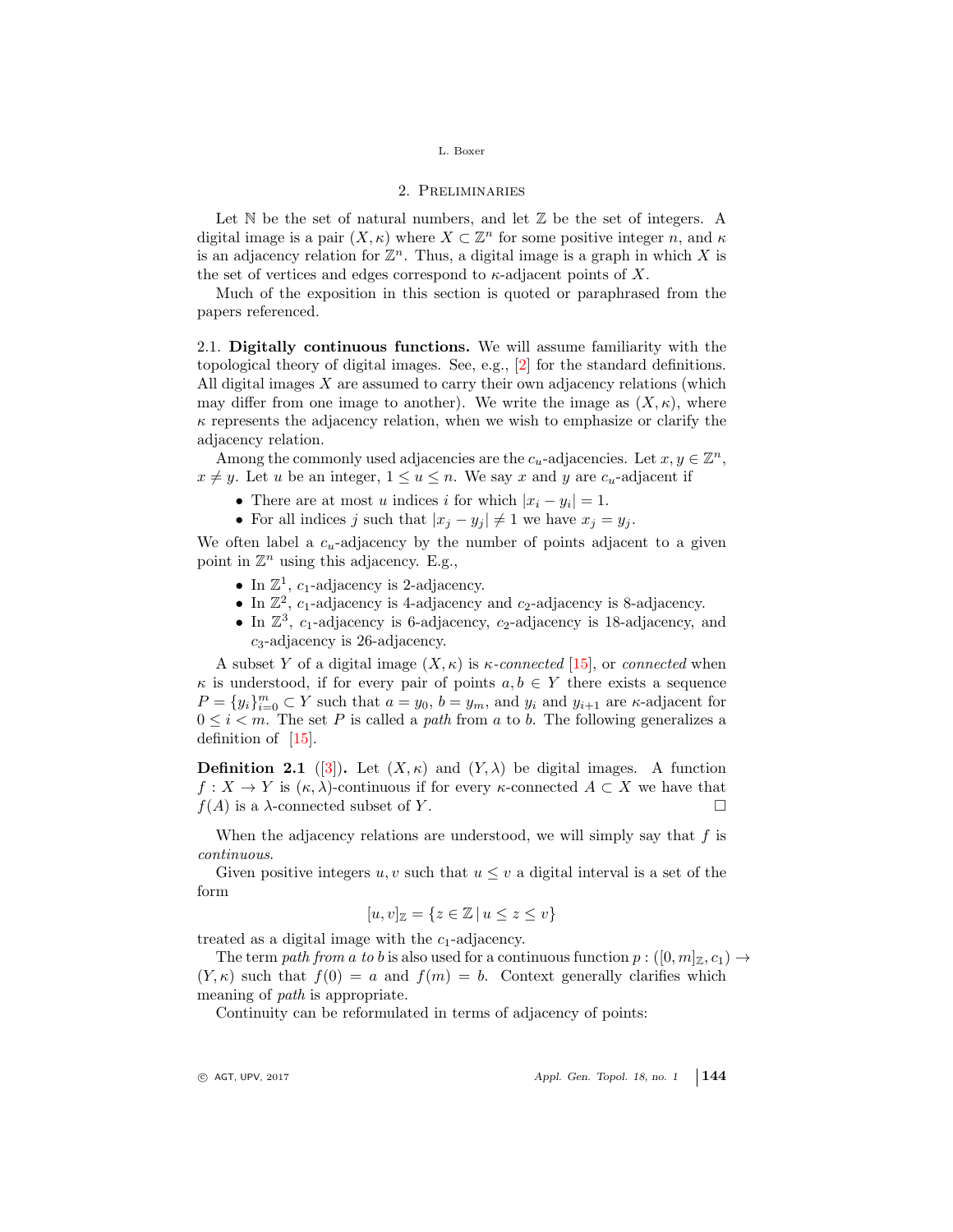**Theorem 2.2** ([\[15,](#page-9-1) [3\]](#page-9-6)). A function  $f: X \rightarrow Y$  between digital images is continuous if and only if, for any adjacent points  $x, x' \in X$ , the points  $f(x)$ and  $f(x')$  are equal or adjacent.

<span id="page-2-5"></span>**Theorem 2.3** ([\[2,](#page-9-5) [3\]](#page-9-6)). Let  $f : (A, \kappa) \rightarrow (B, \lambda)$  and  $g : (B, \lambda) \rightarrow (C, \mu)$  be continuous functions between digital images. Then  $g \circ f : (A, \kappa) \to (C, \mu)$  is  $continuous.$ 

<span id="page-2-2"></span>**Definition 2.4.** A function  $f : X \to Y$  is an *isomorphism* [\[5\]](#page-9-7) (called a *homeomorphism* in [\[2\]](#page-9-5)) if f is a continuous bijection and  $f^{-1}$  is continuous.  $□$ 

<span id="page-2-0"></span>**Definition 2.5** ([\[4\]](#page-9-2)). Let  $f : (X, \kappa) \to (Y, \lambda)$  be a continuous surjection of digital images. We say  $f$  is shy if

- for every  $y \in Y$ ,  $f^{-1}(y)$  is  $\kappa$ -connected; and
- for every  $\lambda$ -adjacent  $y_0, y_1 \in Y$ ,  $f^{-1}(\{y_0, y_1\})$  is  $\kappa$ -connected.  $\Box$

It is known [\[4\]](#page-9-2) that shy maps induce surjections of fundamental groups. We also have the following.

<span id="page-2-1"></span>**Theorem 2.6** ([\[6,](#page-9-3) [9\]](#page-9-4)). Let  $f : X \to Y$  be a continuous surjection of digital images. Then f is shy if and only if for every connected subset Y' of Y,  $f^{-1}(Y')$ is connected.

2.2. Normal product adjacency. The normal product adjacency has been used in many papers for Cartesian products of graphs.

<span id="page-2-3"></span>**Definition 2.7** ([\[1\]](#page-9-8)). Let  $(X, \kappa)$  and  $(Y, \lambda)$  be digital images. The normal product adjacency  $k_*(\kappa, \lambda)$  for  $X \times Y$  is defined as follows. Two members  $(x_0, y_0)$  and  $(x_1, y_1)$  of  $X \times Y$  are  $k_*(\kappa, \lambda)$ -adjacent if and only if one of the following is valid.

- $x_0 = x_1$ , and  $y_0$  and  $y_1$  are  $\lambda$ -adjacent; or
- $x_0$  and  $x_1$  are  $\kappa$ -adjacent, and  $y_0 = y_1$ ; or
- $x_0$  and  $x_1$  are  $\kappa$ -adjacent, and  $y_0$  and  $y_1$  are  $\lambda$ -adjacent.  $\Box$

We will use the following properties.

<span id="page-2-4"></span>**Proposition 2.8** ([\[13\]](#page-9-9)). The projection maps  $p_1 : (X \times Y, k_*(\kappa, \lambda)) \to (X, \kappa)$ and  $p_2 : (X \times Y, k_*(\kappa, \lambda)) \to (Y, \lambda)$  defined by  $p_1(x, y) = x$ ,  $p_2(x, y) = y$  are  $(k_*(\kappa,\lambda),\kappa)$ -continuous and  $(k_*(\kappa,\lambda),\lambda)$ -continuous, respectively.

<span id="page-2-6"></span>**Proposition 2.9** ([\[8\]](#page-9-10)). In  $\mathbb{Z}^{m+n}$ ,  $k_*(c_m, c_n) = c_{m+n}$ ; i.e., given points  $x, x' \in$  $\mathbb{Z}^m$  and  $y, y' \in \mathbb{Z}^n$ ,  $(x, y)$  and  $(x', y')$  are  $k_*(c_m, c_n)$ -adjacent in  $\mathbb{Z}^{m+n}$  if and only if they are  $c_{m+n}$ -adjacent.

2.3. Digital multivalued functions. To ameliorate limitations and anomalies that appear in the study of continuous functions between digital images, several authors have considered multivalued functions with various forms of continuity. Functions with *weak continuity* and *strong continuity* were introduced in [\[16\]](#page-9-11) and studied further in [\[9\]](#page-9-4). Connectivity preserving multivalued functions were introduced in  $[14]$  and studied further in  $[9]$ . Continuous multivalued func*tions* were introduced in  $[10, 11]$  $[10, 11]$  $[10, 11]$  and studied further in  $[12, 6, 9]$  $[12, 6, 9]$  $[12, 6, 9]$  $[12, 6, 9]$  $[12, 6, 9]$ . We use the following.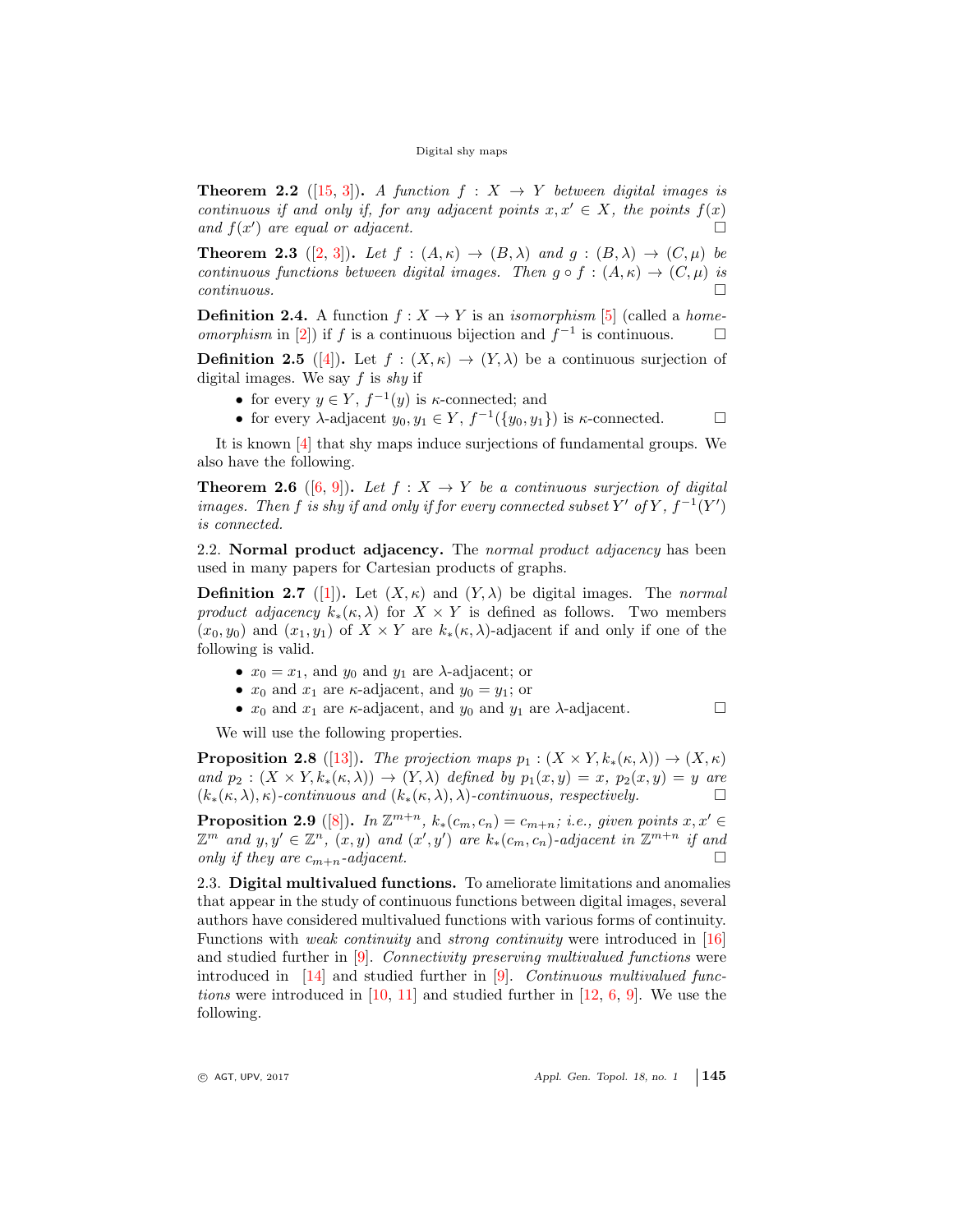**Definition 2.10** ([\[14\]](#page-9-12)). A multivalued function  $f : X \to Y$  is *connectivity* preserving if for every connected subset A of X,  $f(A)$  is a connected subset of  $Y.$ 

**Definition 2.11.** Let A and B be subsets of a digital image  $(X, \kappa)$ . We say A and B are  $\kappa$ -adjacent, or adjacent for short, if there exist  $a \in A$  and  $b \in B$ such that either  $a = b$  or a and b are  $\kappa$ -adjacent.

**Definition 2.12** ([\[16\]](#page-9-11)). A multivalued function  $f : X \to Y$  has weak continuity if for every pair x, y of adjacent points in X, the sets  $f(x)$  and  $f(y)$  are adjacent in  $Y$ .

<span id="page-3-3"></span>**Proposition 2.13** ([\[9\]](#page-9-4)). Let  $f : X \to Y$  be a multivalued function between digital images. Then f is connectivity preserving if and only if f has weak continuity and for all  $x \in X$ ,  $f(x)$  is a connected subset of Y.

<span id="page-3-2"></span>**Theorem 2.14** ([\[9\]](#page-9-4)). A continuous surjection  $f : X \rightarrow Y$  of digital images is shy if and only if  $f^{-1}$  :  $Y \multimap X$  is a connectivity preserving multivalued function.  $\Box$ 

## 3. Shy, constant, and isomorphism functions

<span id="page-3-0"></span>Proposition 3.1. A constant map between connected digital images is shy. *I.e.*, if X is a connected digital image and  $y \in \mathbb{Z}^n$ , then the function  $f : X \to Y$  $\{y\}$  is shy.

*Proof.* This is obvious.

Previous results give the following characterizations of shy maps.

<span id="page-3-1"></span>**Theorem 3.2.** Let  $f : X \rightarrow Y$  be a continuous surjection between digital images. The following are equivalent.

- $(1)$  f is a shy map.
- (2) For every connected  $Y' \subset Y$ ,  $f^{-1}(Y')$  is a connected subset of X.
- (3)  $f^{-1}: Y \to X$  is a connectivity preserving multi-valued function.
- (4)  $f^{-1}: Y \longrightarrow X$  is a multi-valued function with weak continuity such that for all  $y \in Y$ ,  $f^{-1}(y)$  is a connected subset of X.

Proof. The equivalence of the first three statements follows from Theorem [2.6](#page-2-1) and Theorem [2.14.](#page-3-2) The equivalence of the third and fourth statements follows from Proposition [2.13.](#page-3-3)

**Theorem 3.3.** Let  $f : (X, \kappa) \to (Y, \lambda)$  be a continuous surjection.

- If f is an isomorphism then f is shy.
- If f is shy and one-to-one, then f is an isomorphism.

Proof. Since a single point is connected, the first assertion follows easily from Definitions [2.4](#page-2-2) and [2.5.](#page-2-0)

Suppose  $f$  is shy and one-to-one. Shyness implies that  $f$  is a surjection, hence a bijection; and, from Definitions [2.1](#page-1-0) and [2.5,](#page-2-0) that  $f^{-1}$  is continuous. Therefore,  $f$  is an isomorphism.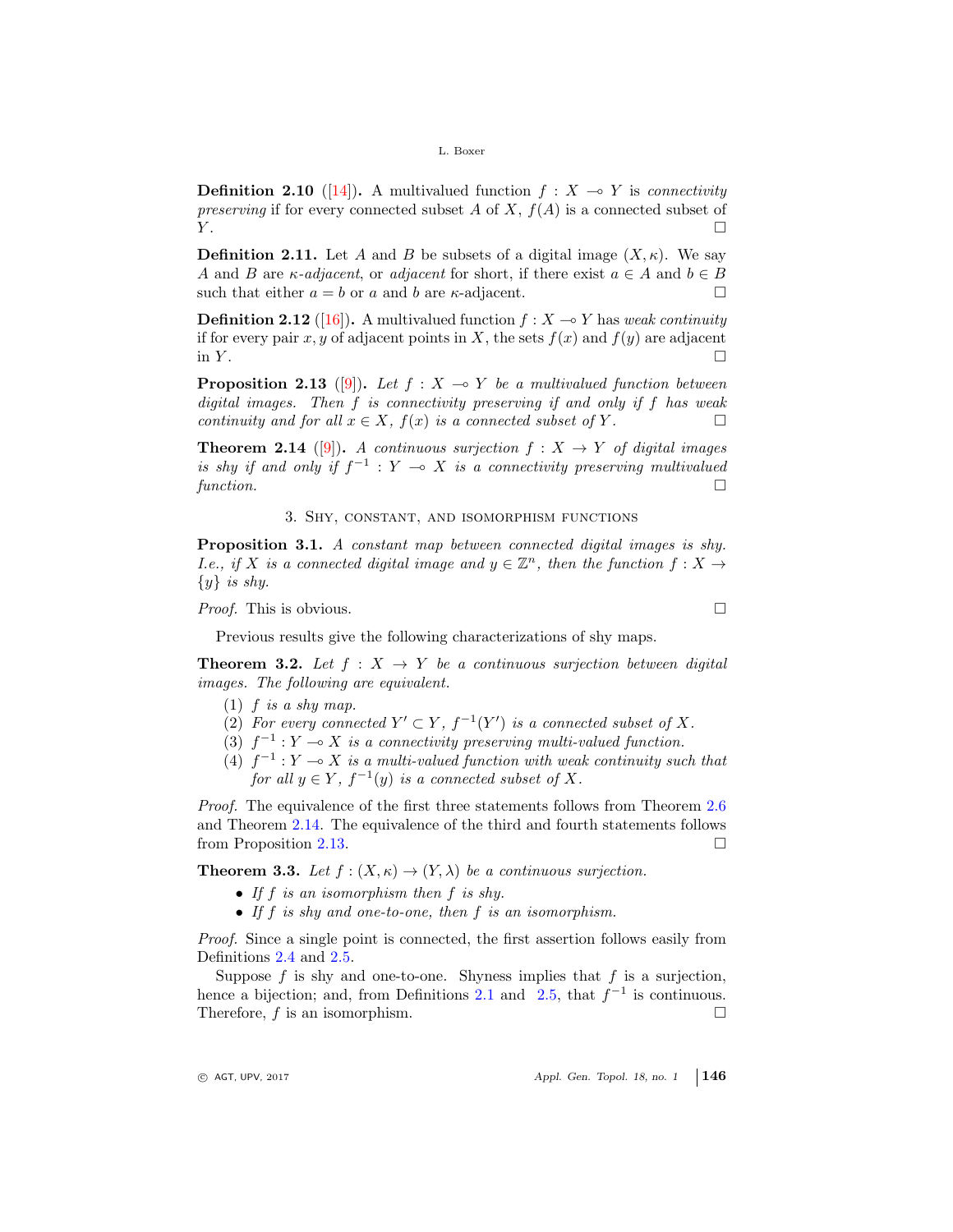#### 4. Operations that preserve shyness

<span id="page-4-0"></span>We show that composition preserves shyness.

**Theorem 4.1.** Let  $f : A \to B$  and  $g : B \to C$  be shy maps. Then  $g \circ f : A \to C$ is shy.

*Proof.* Let C' be a connected subset of C. By Theorem [2.6,](#page-2-1)  $g^{-1}(C')$  is a con-nected subset of B. Therefore, by Theorem [2.6,](#page-2-1)  $(g \circ f)^{-1}(C') = f^{-1}(g^{-1}(C'))$ is a connected subset of A. The assertion follows from Theorem [2.6.](#page-2-1)  $\Box$ 

The following generalizes Proposition 4.1 of [\[8\]](#page-9-10).

<span id="page-4-1"></span>**Proposition 4.2.** Let  $f : (A, \alpha) \to (C, \gamma)$  and  $g : (B, \beta) \to (D, \delta)$ . Then f and g are continuous if and only if the function  $f \times g : (A \times B, k_*(\alpha, \beta)) \rightarrow$  $(C \times D, k_*(\gamma, \delta))$  defined by  $(f \times g)(a, b) = (f(a), g(b))$  is continuous.

*Proof.* Suppose f and g are continuous. Let  $(a, b)$  and  $(a', b')$  be  $k_*(\alpha, \beta)$ adjacent. Then a and a' are equal or  $\alpha$ -adjacent, so  $f(a)$  and  $f(a')$  are equal or  $\gamma$ -adjacent; and b and b' are equal or  $\beta$ -adjacent, so  $g(b)$  and  $g(b')$  are equal or  $\delta$ -adjacent. It follows from Definition [2.7](#page-2-3) that  $(f \times g)(a, b)$  and  $(f \times g)(a', b')$ are equal or  $k_*(\gamma, \delta)$ -adjacent. Therefore,  $f \times g$  is continuous.

Conversely, suppose  $f \times g$  is continuous. From Proposition [2.8,](#page-2-4) we know the projection maps  $p_1 : (X \times Y, k_*(\kappa, \lambda)) \to (X, \kappa)$  and  $p_2 : (X \times Y, k_*(\kappa, \lambda)) \to$  $(Y, \lambda)$  defined by  $p_1(x, y) = x$ ,  $p_2(x, y) = y$ , are continuous. It follows from Theorem [2.3](#page-2-5) that  $f = p_1 \circ (f \times g)$  and  $g = p_2 \circ (f \times g)$  are continuous.  $\Box$ 

<span id="page-4-2"></span>**Proposition 4.3.** Let  $f : A \rightarrow C$  and  $g : B \rightarrow D$  be functions. Then the function  $f \times q : A \times B \to C \times D$  defined by  $(f \times q)(a, b) = (f(a), q(b))$  is a surjection if and only if f and g are surjections.

*Proof.* Let  $(c, d) \in C \times D$ . If f and g are surjections, there are  $a \in A$  and  $b \in B$ such that  $f(a) = c$  and  $g(b) = d$ . Therefore,  $(f \times g)(a, b) = (c, d)$ . Thus,  $f \times g$ is a surjection.

Conversely, if  $f \times g$  is a surjection, it follows easily that f and g are surjections.

Cartesian products preserve shyness with respect to the normal product adjacency, as shown in the following.

<span id="page-4-3"></span>**Theorem 4.4.** Let  $f : (A, \alpha) \to (C, \gamma)$  and  $g : (B, \beta) \to (D, \delta)$  be continuous surjections. Then f and g are shy maps if and only if the function  $f \times g$ :  $(A \times B, k_*(\alpha, \beta)) \to (C \times D, k_*(\gamma, \delta))$  is a shy map.

Proof. Suppose f and g are shy. Then they are surjections. By Propositions [4.2](#page-4-1) and [4.3,](#page-4-2)  $f \times g$  is a continuous surjection.

Let  $(c,d) \in C \times D$  and let  $(a,b), (a',b') \in (f \times g)^{-1}(c,d)$ . Since  $f^{-1}(c)$  is connected, there is a path P in  $f^{-1}(c)$  from a to a'. Therefore,  $P \times \{b\}$  is a path in  $f^{-1}(c) \times \{b\} \subset (f \times g)^{-1}(c,d)$  from  $(a, b)$  to  $(a', b)$ . Since  $g^{-1}(d)$ is connected, there is a path Q in  $g^{-1}(d)$  from b to b'. Therefore,  $\{a'\}\times Q$ is a path in  $\{a'\}\times g^{-1}(d) \subset (f\times g)^{-1}(c,d)$  from  $(a',b)$  to  $(a',b')$ . Thus,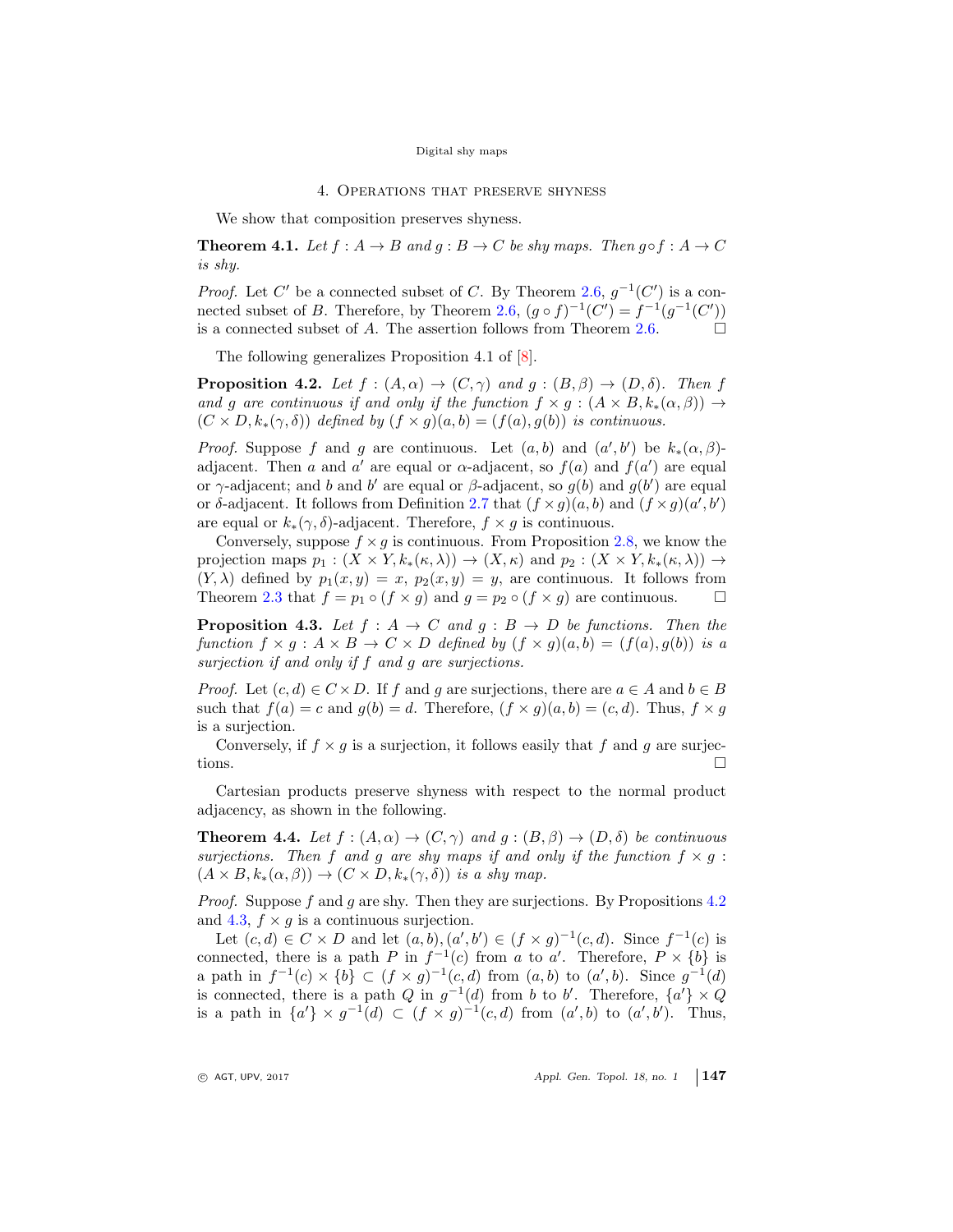$(P \times \{b\}) \cup (\{a'\}\times Q)$  is a path in  $(f \times g)^{-1}(c, d)$  from  $(a, b)$  to  $(a', b')$ . Therefore,  $(f \times g)^{-1}(c, d)$  is connected.

Let  $(c, d)$  and  $(c', d')$  be  $k_*(\gamma, \delta)$ -adjacent in  $C \times D$ . Then c and c' are equal or γ-adjacent, and d and d' are equal or δ-adjacent. Let  $\{(a, b), (a', b')\} \subset$  $(f \times g)^{-1}(\{(c, d), (c', d')\})$ . Since f is shy,  $f^{-1}(\{c, c'\})$  is connected, so there is a path P in  $f^{-1}(\lbrace c, c' \rbrace)$  from a to a'. Similarly, there is a path Q in  $g^{-1}(\lbrace d, d' \rbrace)$ from b' to b. Thus,  $(P \times \{b\}) \cup (\{a'\} \times Q)$  is a path in

$$
(f^{-1}(\{c, c'\}) \times \{b\}) \cup (\{a'\} \times g^{-1}(\{d, d'\}) \subset (f \times g)^{-1}(\{(c, d), (c', d')\})
$$

from  $(a, b)$  to  $(a', b')$ . Therefore,  $(f \times g)^{-1}(\{(c, d), (c', d')\})$  is connected. It follows from Definition [2.5](#page-2-0) that  $f \times g$  is a shy map.

Conversely, suppose  $f \times g$  is a shy map. It follows from Propositions [4.2](#page-4-1) and  $4.3$  that  $f$  and  $g$  are continuous surjections.

Let U be a connected subset of C. Then for  $d \in D$ ,  $U \times \{d\}$  is a connected subset of  $(C \times D, k_*(\gamma, \delta))$ . The shyness of  $f \times g$  implies

$$
f^{-1}(U) \times g^{-1}(\{d\}) = (f \times g)^{-1}(U \times \{d\})
$$

is connected in  $(A \times B, k_*(\alpha, \beta))$ . From Proposition [2.8,](#page-2-4) it follows that

$$
f^{-1}(U) = p_1(f^{-1}(U) \times g^{-1}(\{d\}))
$$

is connected in A. Thus, f is shy. A similar argument shows g is shy.  $\square$ 

Corollary 4.5. Let  $A \subset \mathbb{Z}^m$ ,  $B \subset \mathbb{Z}^n$ ,  $C \subset \mathbb{Z}^u$ ,  $D \subset \mathbb{Z}^v$ . Suppose f:  $(A, c_m) \rightarrow (C, c_u)$  and  $g : (B, c_n) \rightarrow (D, c_v)$  are functions. Then the function  $f \times g : (A \times B, c_{m+n}) \rightarrow (C \times D, c_{u+v})$  is a shy map if and only if f and g are shy maps.

*Proof.* By Proposition [2.9,](#page-2-6) in  $\mathbb{Z}^{m+n}$ ,  $k_*(c_m, c_n) = c_{m+n}$  and in  $\mathbb{Z}^{u+v}$ ,  $k_*(c_u, c_v) =$  $c_{u+v}$ . The assertion follows from Theorem [4.4.](#page-4-3)

The digital image  $(C, \kappa)$  is the *wedge* of its subsets X and Y, denoted  $C =$  $X \wedge Y$ , if  $C = X \cup Y$  and  $X \cap Y = \{x_0\}$  for some point  $x_0$ , such that if  $x \in X$ ,  $y \in Y$ , and x and y are  $\kappa$ -adjacent, then  $x_0 \in \{x, y\}$ . Let  $f : A \to C$ and  $g : B \to D$  be functions between digital images, with  $A \cap B = \{x_0\},\$  $C \cap D = \{y_0\}$ , and  $f(x_0) = y_0 = g(x_0)$ . We define  $f \wedge g : A \wedge B \to C \wedge D$  by

$$
(f \wedge g)(x) = \begin{cases} f(x) & \text{if } x \in A; \\ g(x) & \text{if } x \in B. \end{cases}
$$

Since  $f(x_0) = y_0 = g(x_0)$ ,  $f \wedge g$  is well defined. We have the following.

**Theorem 4.6.** Let  $f : A \to C$  and  $g : B \to D$  be functions between digital *images, with*  $A ∩ B = \{x_0\}$ ,  $C ∩ D = \{y_0\}$ , and  $f(x_0) = y_0 = g(x_0)$ . Then f and g are shy maps if and only if  $f \wedge g$  is a shy map.

*Proof.* If f and g are shy, it is easy to see that  $f \wedge g$  is continuous and surjective.

Let U be a connected subset of  $C \wedge D$ . Let  $v_0, v_1 \in f^{-1}(U)$ . The connectedness of U implies there is a path P in U from  $f(v_0)$  to  $f(v_1)$ , i.e., a continuous  $p : [0, m]_{\mathbb{Z}} \to U$  such that  $p(0) = f(v_0)$  and  $p(m) = f(v_1)$ , where  $P = p([0, m]_{\mathbb{Z}}).$ 

 $\circ$  AGT, UPV, 2017  $\circ$  Appl. Gen. Topol. 18, no. 1 148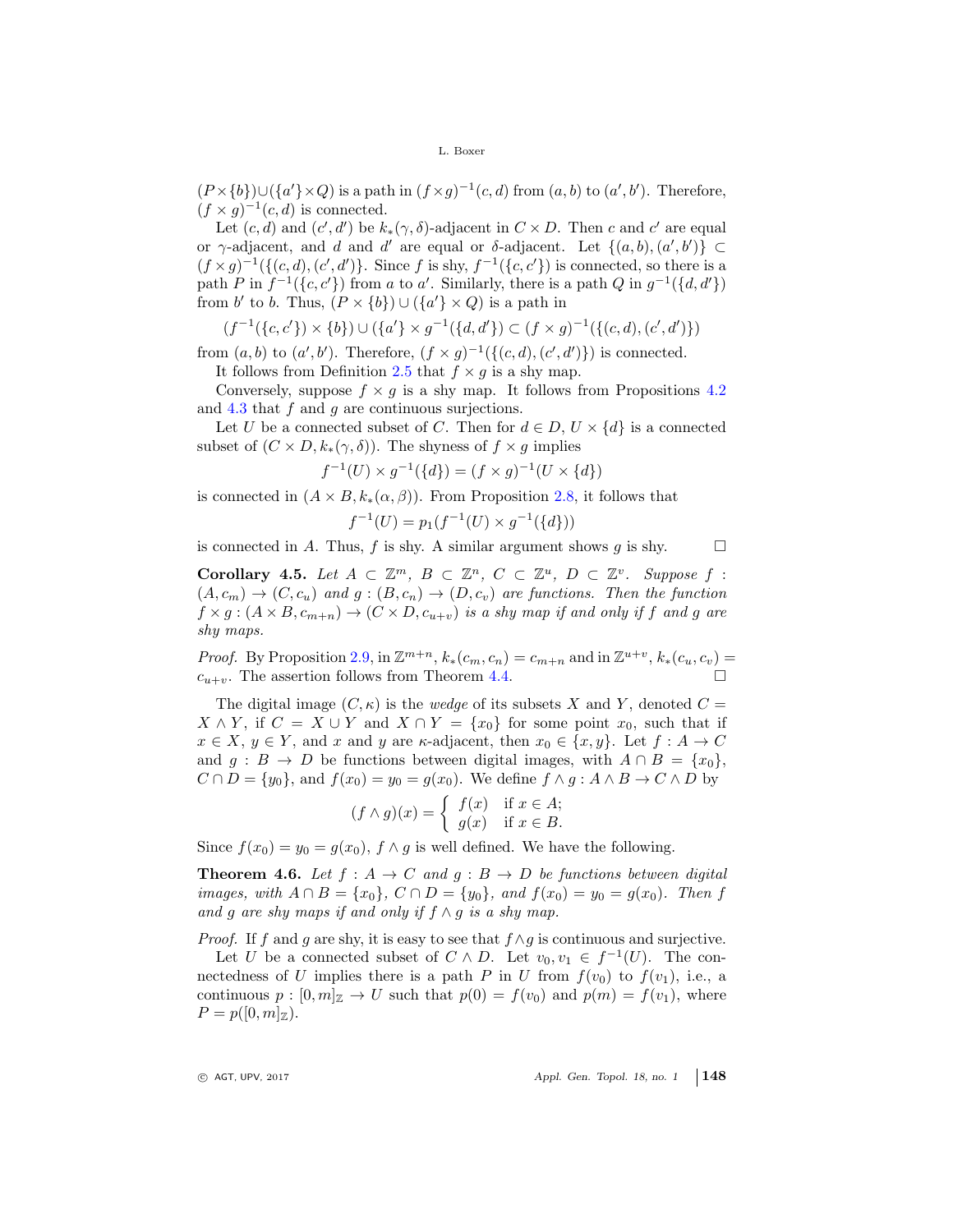- If  $U \subset C$ , then  $(f \wedge g)^{-1}(P) = f^{-1}(P)$  is a connected subset of A.
- If  $U \subset D$ , then  $(f \wedge g)^{-1}(P) = g^{-1}(P)$  is a connected subset of B.
- Otherwise, there are integers  $0 = i_1 < i_2 < \cdots < i_n = m$  such that the sets  $p([i_j, i_{j+1}]_Z)$  alternate between containment in C and containment in D, i.e., without loss of generality,  $p([i_j, i_{j+1}]_Z) \subset C \cap U$  for even j, and  $p([i_j, i_{j+1}]_\mathbb{Z}) \subset D \cap U$  for odd j. Therefore,

$$
(f \wedge g)^{-1}(P) = \bigcup_{\text{even } j} f^{-1}(p([i_j, i_{j+1}]_{\mathbb{Z}})) \cup \bigcup_{\text{odd } j} g^{-1}(p([i_j, i_{j+1}]_{\mathbb{Z}}))
$$

is a union of connected sets, each containing  $x_0$ . Hence  $(f \wedge g)^{-1}(P)$  is a connected subset of  $(f \wedge g)^{-1}(U)$  containing  $\{v_0, v_1\}$ . Thus,  $(f \wedge g)^{-1}(U)$ is connected.

In all cases,  $(f \wedge g)^{-1}(U)$  is connected. We conclude from Theorem [2.6](#page-2-1) that  $f \wedge g$  is a shy map.

Conversely, suppose  $f \wedge g$  is a shy map. Then both f and g are continuous surjections. If U is a connected subset of C and V is a connected subset of  $D$ , we have by Theorem [2.6](#page-2-1) that  $f^{-1}(U) = (f \wedge g)^{-1}(U)$  is a connected subset of A and  $g^{-1}(V) = (f \wedge g)^{-1}(V)$  is a connected subset of B. From Theorem [2.6,](#page-2-1) it follows that f and g are shy maps.  $\Box$ 

## <span id="page-6-1"></span>5. Shy maps into Z

<span id="page-6-0"></span>**Theorem 5.1.** Let X and Y be connected subsets of  $(\mathbb{Z}, c_1)$ , and let  $f : X \to Y$ be a continuous surjection. Then  $f$  is shy if and only if  $f$  is either monotone non-decreasing or monotone non-increasing.

*Proof.* Suppose f is shy. If f is not monotone, then either

(5.1) for some  $a, b, c \in X$  with  $a < b < c$ ,  $f(a) < f(b)$  and  $f(b) > f(c)$ ,

<span id="page-6-2"></span>or

(5.2) for some 
$$
a, b, c \in X
$$
 with  $a < b < c$ ,  $f(a) > f(b)$  and  $f(b) < f(c)$ .

In case [\(5.1\)](#page-6-1), the continuity of f implies there exist  $s, t \in X$  such that  $a \leq$  $s < b < t \leq c$  and  $f(s) = f(t) = f(b) - 1$ . Thus,  $s, t \in f^{-1}(f(b) - 1)$  and  $b \notin f^{-1}(f(b)-1)$ , so  $f^{-1}(f(b)-1)$  is not c<sub>1</sub>-connected, a contradiction of the shyness of f. Case  $(5.2)$  generates a similar contradiction. Thus, we obtain a contradiction by assuming that  $f$  is not monotone.

Suppose  $f$  is monotone. We may assume without loss of generality that  $f$ is non-decreasing. Let Y' be a connected subset of Y and let  $x_0, x_1 \in f^{-1}(Y')$ . We need to show there is a connected subset  $Y''$  of  $f^{-1}(Y')$  such that  $\{x_0, x_1\} \subset$  $Y''$ .

- If  $x_0 = x_1$  we can take  $Y'' = \{x_0, x_1\}.$
- Otherwise, without loss of generality,  $x_0 < x_1$ . Since f is continuous and non-decreasing,  $f([x_0, x_1]_{\mathbb{Z}}) = [f(x_0), f(x_1)]_{\mathbb{Z}}$  is a connected set containing  $\{f(x_0), f(x_1)\} \subset Y'$ , so we can take  $Y'' = [x_0, x_1]_{\mathbb{Z}}$ .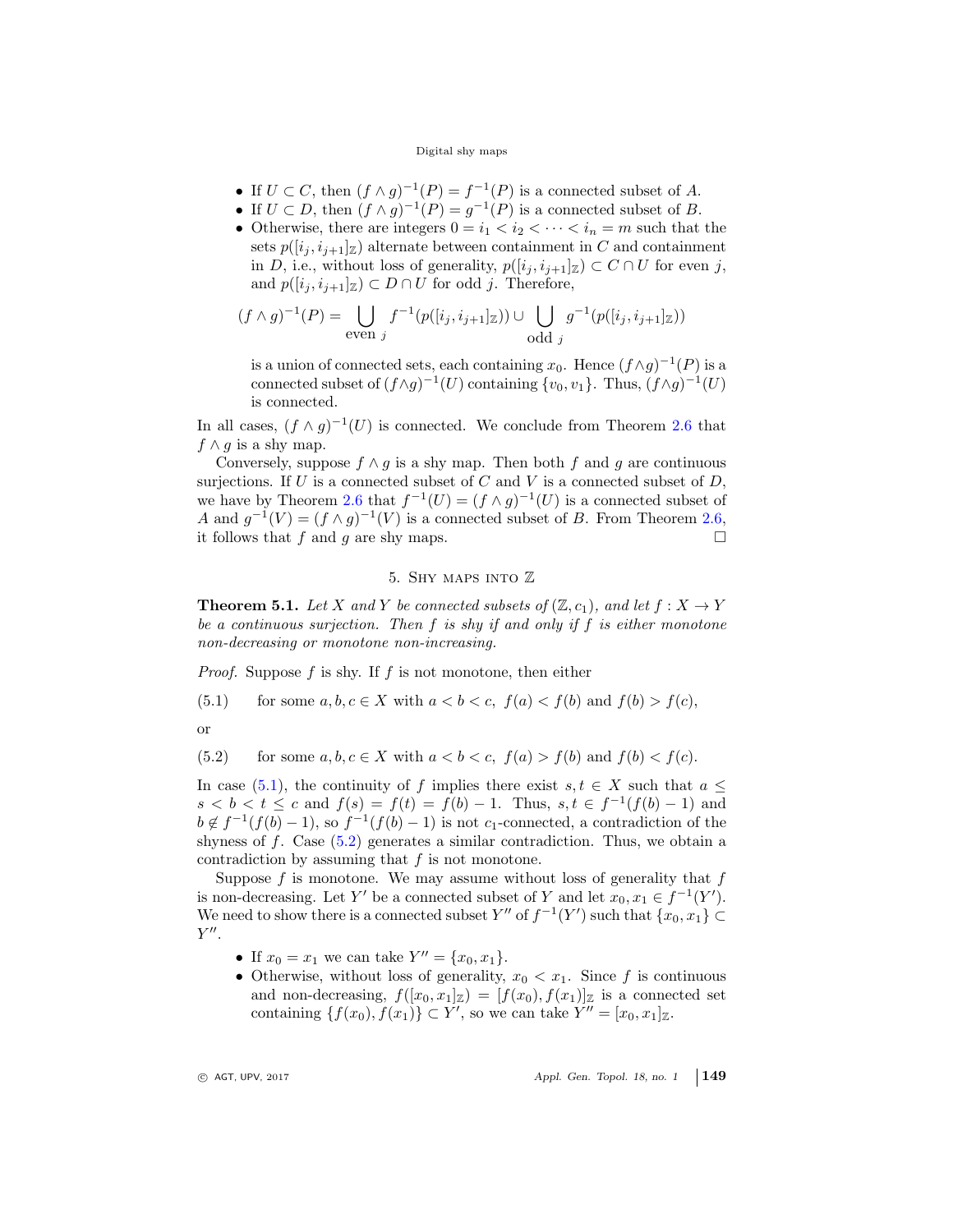Thus,

$$
[x_0, x_1]_{\mathbb{Z}} \subset f^{-1}([f(x_0), f(x_1)]_{\mathbb{Z}}) \subset f^{-1}(Y'),
$$

so  $[x_0, x_1]_{\mathbb{Z}}$  is a connected subset of  $f^{-1}(Y')$  containing  $\{x_0, x_1\}$ . Since  $x_0$ and  $x_1$  were arbitrarily chosen, we must have that  $f^{-1}(Y')$  is  $c_1$ -connected. Therefore,  $f^{-1}$  is a connectivity preserving multivalued function. It follows from Theorem [2.6](#page-2-1) that f is shy.  $\square$ 

A digital simple closed curve is a set  $S = \{x_i\}_{i=0}^m \subset (\mathbb{Z}^n, \kappa)$ , for some  $m, n \in \mathbb{Z}$ N with  $m \geq 4$  and some adjacency  $\kappa$ , such that  $i \neq j$  implies  $x_i \neq x_j$ , and  $x_i$ and  $x_i$  are  $\kappa$ -adjacent if and only if  $j \in \{(i-1) \mod m, (i+1) \mod m\}.$ 

**Theorem 5.2.** Let S be a digital simple closed curve. Let  $f : S \to Y \subset (\mathbb{Z}, c_1)$ be a shy map. Then either  $Y = \{z\}$  or  $Y = \{z, z + 1\}$  for some  $z \in \mathbb{Z}$ .

*Proof.* If f is not a constant function, i.e., if  $Y \neq \{z\}$ , then

$$
z_0 = \min\{f(x) \mid x \in S\} < \max\{f(x) \mid x \in S\} = z_1.
$$

Let  $x_i \in f^{-1}(z_i)$ ,  $i \in \{0,1\}$ . There are two distinct digital arcs, A and B, connecting  $x_0$  and  $x_1$  in S. If  $z_1 - z_0 > 1$ , then the continuity of  $f|_A$  and  $f|_B$ implies there are points  $a \in A$  and  $b \in B$  such that  $f(a) = f(b) = z_0 + 1$ . Since a and b are in distinct components of  $S \setminus (f^{-1}(\{z_0, z_1\}), f^{-1}(z_0 + 1))$  is disconnected. This is contrary to the assumption that  $f$  is shy. The assertion follows.  $\Box$ 

<span id="page-7-0"></span>**Theorem 5.3.** Let  $(X, \kappa)$  be a connected digital image and let  $r \in X$  be such that  $X \setminus \{r\}$  is  $\kappa$ -disconnected. Let  $f : (X, \kappa) \to Y \subset (\mathbb{Z}, c_1)$  be a shy map. Then there are at most 2 components of  $X \setminus \{r\}$  on which f is not equal to the constant function with value  $f(r)$ .

*Proof.* Suppose A is a component of  $X \setminus \{r\}$  on which f is not constant. Since X is connected and  $X \setminus \{r\}$  is not, by continuity of f, there exists  $a \in A$  such that  $|f(a) - f(r)| = 1$ . Suppose B is another component of  $X \setminus \{r\}$  on which f is not constant. Similarly, there exists  $b \in b$  such that  $|f(b) - f(r)| = 1$ . We must have  $f(a) \neq f(b)$ , since  $f^{-1}(f(a))$  is connected and every path in X from a to b contains r. Therefore, we may assume  $f(a) = f(r) - 1$ ,  $f(b) = f(r) + 1$ .

Suppose C is a component of  $X \setminus \{r\}$  that is distinct from A and B. Suppose there exists  $c \in C$  such that  $f(c) \neq f(r)$ . If  $f(c) < f(r)$  then, by continuity of f, there exists  $c' \in C$  such that  $f(c') = f(r) - 1 = f(a)$ . But this is impossible, since  $f^{-1}(f(a))$  is connected and every path in X from a to c' contains r. Similarly, if we assume  $f(c) > f(r)$  we get a contradiction. The assertion follows.  $\Box$ 

<span id="page-7-1"></span>**Example 5.4.** Let T be a tree. Let r be the root vertex of T. Let  $\{v_i\}_{i=0}^m$  be the set of vertices adjacent to r. Let  $T_i$  be the subtree of T with vertices  $r, v_i$ , and the descendants of  $v_i$  in T (see Figure 1). Let  $f: T \to Y \subset (\mathbb{Z}, c_1)$  be a shy function. Then  $f$  is constant on all but at most 2 of the  $T_i$ .

*Proof.* The assertion follows from Theorem [5.3.](#page-7-0)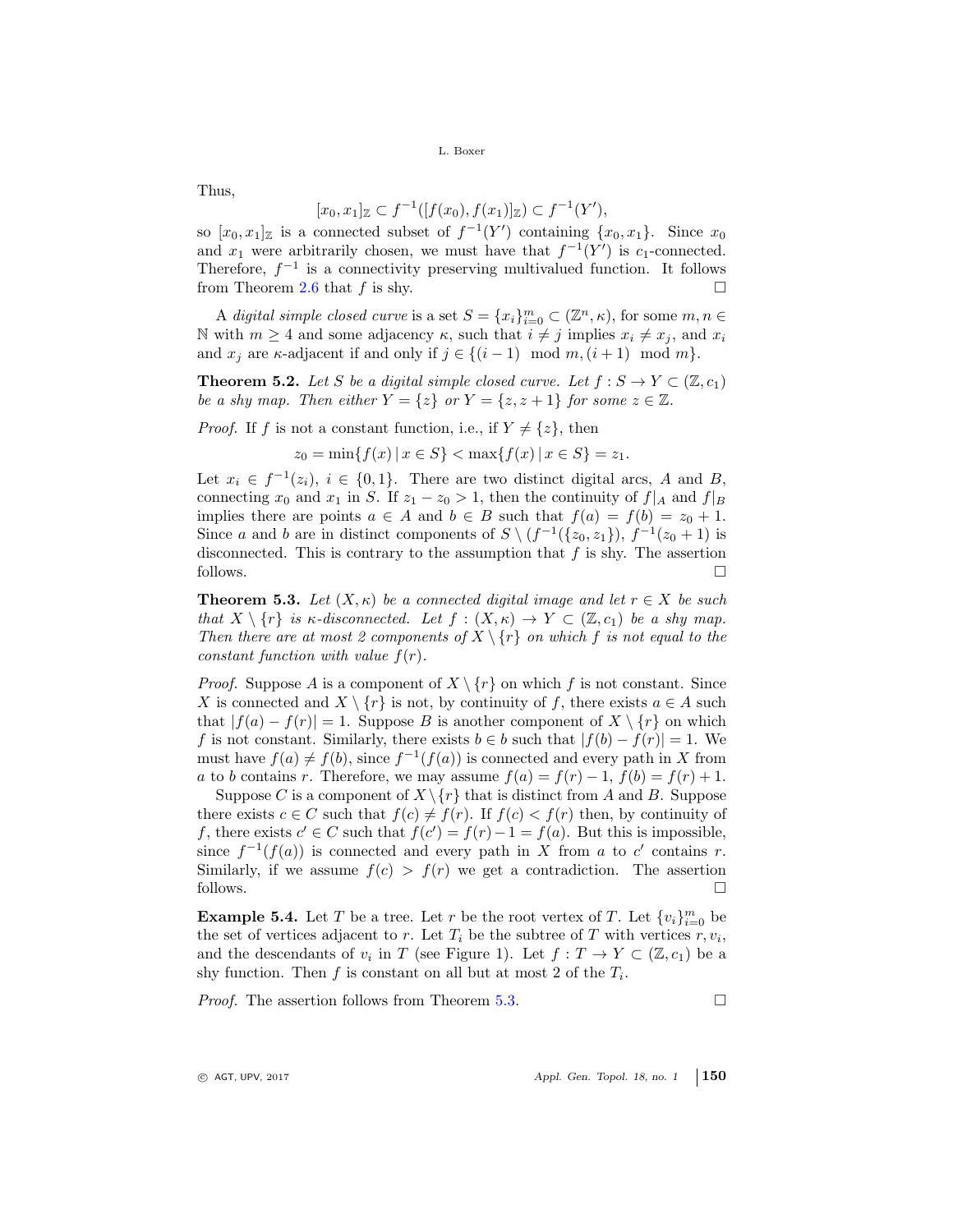

FIGURE 1. A tree  $T$  to illustrate Example [5.4.](#page-7-1) The vertex sets of  $T_0$ ,  $T_1$ , and  $T_2$  are, respectively,  $\{r, v_0\}$ ,  $\{r, v_1, p_0, p_2, p_3\}$ , and  $\{r, v_2, p_1, p_4, p_5, p_6\}$ . A shy map from T to a subset of  $(\mathbb{Z}, c_1)$  is non-constant on at most 2 of  $T_0, T_1$ , and  $T_2$ .

## 6. Further remarks

We have made several contributions to our knowledge of digital shy maps. In section [3,](#page-3-0) we studied the relations between shy maps and both constant functions and isomorphisms. In section [4,](#page-4-0) we showed that shyness is preserved by compositions, certain Cartesian products, and wedges. In section [5,](#page-6-0) we demonstrated several restrictions on shy maps onto subsets of  $(\mathbb{Z}, c_1)$ .

Additional results concerning shy maps, obtained after the initial submission of this paper, appear in [\[7\]](#page-9-16).

This research did not receive any specific grant from funding agencies in the public, commercial, or not-for-profit sectors.

ACKNOWLEDGEMENTS. The corrections and suggestions of the anonymous reviewers are gratefully acknowledged.